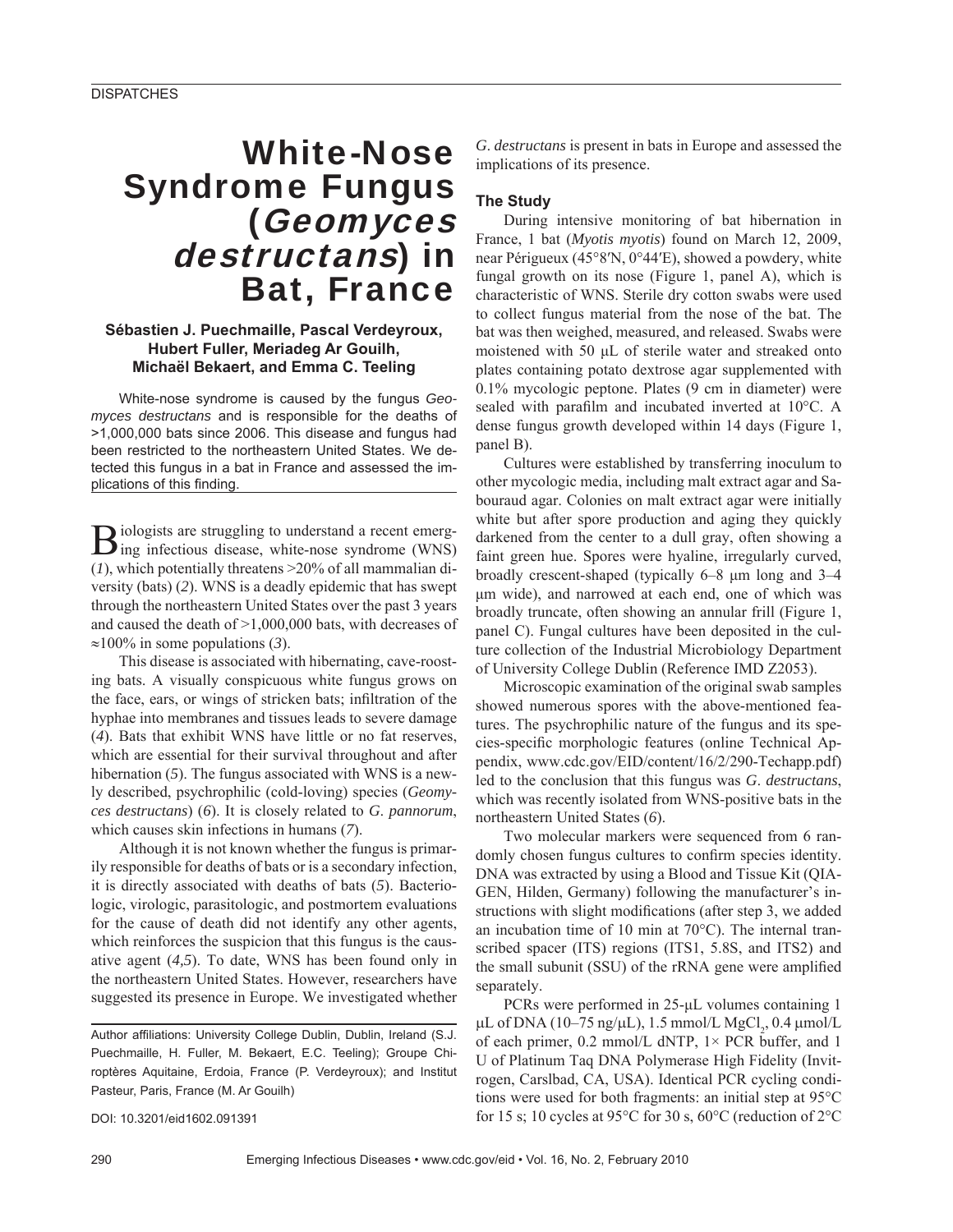

Figure 1. A) *Myotis myotis* bat found in a cave on March 12, 2009, in France, showing white fungal growth on its nose (arrow). B) Fungus colony on malt extract medium after incubation for 3 weeks at 10°C. Scale bar = 1 cm. C) Clusters of unstained spores of *Geomyces destructans*. Spores in the inset were stained with lactophenol cotton blue, which shows the truncate spore base (arrows) and surface granulation. Scale bars = 10 μm.

every 2 cycles) for 1 min and 45 s, and 72°C for 1 min; 30 cycles at 95°C for 30 s, 50°C for 1 min and 45 s, and 72°C for 1 min; and a final step at  $72^{\circ}$ C for 10 min. PCR products were purified and sequenced in both directions by using primers listed in the Table. Complementary sequences were assembled and edited for accuracy by using Codon-Code Aligner version 3.0.3 (www.codoncode.com/aligner/ download.htm).

The ITS and SSU sequences from the 6 WNS fungus cultures were identical. They were deposited in GenBank as single sequences: ITS (GQ489024) and SSU (GQ489025). Sequences obtained for the 2 genetic markers showed a 100% sequence identity with the described *G*. *destructans* fungus (Figure 2, panels A, B). Thus, morphologic and genetic data support the presence of *G*. *destructans* infection in a bat in France.

#### **Conclusions**

Our results show that the WNS fungus was present in a bat in France and has implications for WNS research, bat conservation, and emerging infectious disease control. We suggest 3 possible scenarios for our findings. The first scenario is that the fungus has only recently arrived in Europe and all bats in Europe are now at risk for infection. Thus, conservation steps must be taken to minimize the spread of this disease, especially because this disease is specific for hibernating bats. After the hibernation period, *M*. *myotis* bats may migrate up to 436 km to reach their summer roosts (*10*), a behavior that could quickly increase the chance of fungus transmission. A second scenario is that the fungus has been present in Europe for a long time. Because mass deaths have not been observed in bats in Europe, these bats may be immune to WNS. Therefore, identification of mechanisms of this immunity will advance understanding of this disease and fungus resistance in mammals. The third scenario is that the *G*. *destructans* fungus is not the primary

cause of death but acts as an opportunistic pathogen in bats already immunocompromised by other pathogens such as viruses or bacteria (*1*). Comparison of pathogens in bats in Europe and the United States infected with *G*. *destructans* should identify the primary causative agent.

The bat in our study showing fungal growth was not underweight (Figure 2, panel C), as is typical of bats in the United States with WNS (4). This finding favors the second or third scenarios. Also, a 6-year (2004–2009) annual monitoring program of wintering bat populations at the site and 5 sites within a 2-km radius did not show any cases of WNS or deaths and showed stable bat populations. The 3 scenarios indicate that studying *G*. *destructans* in bats in Europe and the United States is necessary to understand and control this disease.

Another fungus, *Batrachochytrium dendrobatidis*, is the etiologic agent responsible for chytridiomycosis (*11*), which currently threatens  $>50\%$  of all amphibian species and is primarily responsible for the global decrease and extinction of >200 amphibian species in the past decade (*12*). Because bats account for >20% of mammalian diversity (*2*) and play major roles in ecosystem functions, we need to understand, monitor, and control the progression of WNS. Otherwise, we may be faced with similar unprec-

| Table. Primers used for PCR amplification and sequencing of |                                       |         |
|-------------------------------------------------------------|---------------------------------------|---------|
| fungus in bats, France*                                     |                                       |         |
| Gene                                                        | Primer sequence $(5' \rightarrow 3')$ | PCR     |
| <b>ITS</b>                                                  | <b>TCCTCCGCTTATTGATATGC</b>           | Forward |
|                                                             | GGAAGTAAAAGTCGTAACAAGG                | Reverse |
| <b>SSU rRNA</b>                                             | <b>CTGGTTGATTCTGCCAGT</b>             | Forward |
|                                                             | AAACCTTGTTACGACTTTTA                  | Reverse |
|                                                             | CCGGAGAAGGAGCCTGAGAAAC                |         |
|                                                             | AACTTAAAGGAATTGACGGAAG                |         |
|                                                             | <b>CTCATTCCAATTACAAGACC</b>           |         |
|                                                             | <b>GAGTTTCCCCGTGTTGAGTC</b>           |         |

\*ITS, internal transcribed spacer; SSU, small subunit. †Used for sequencing only.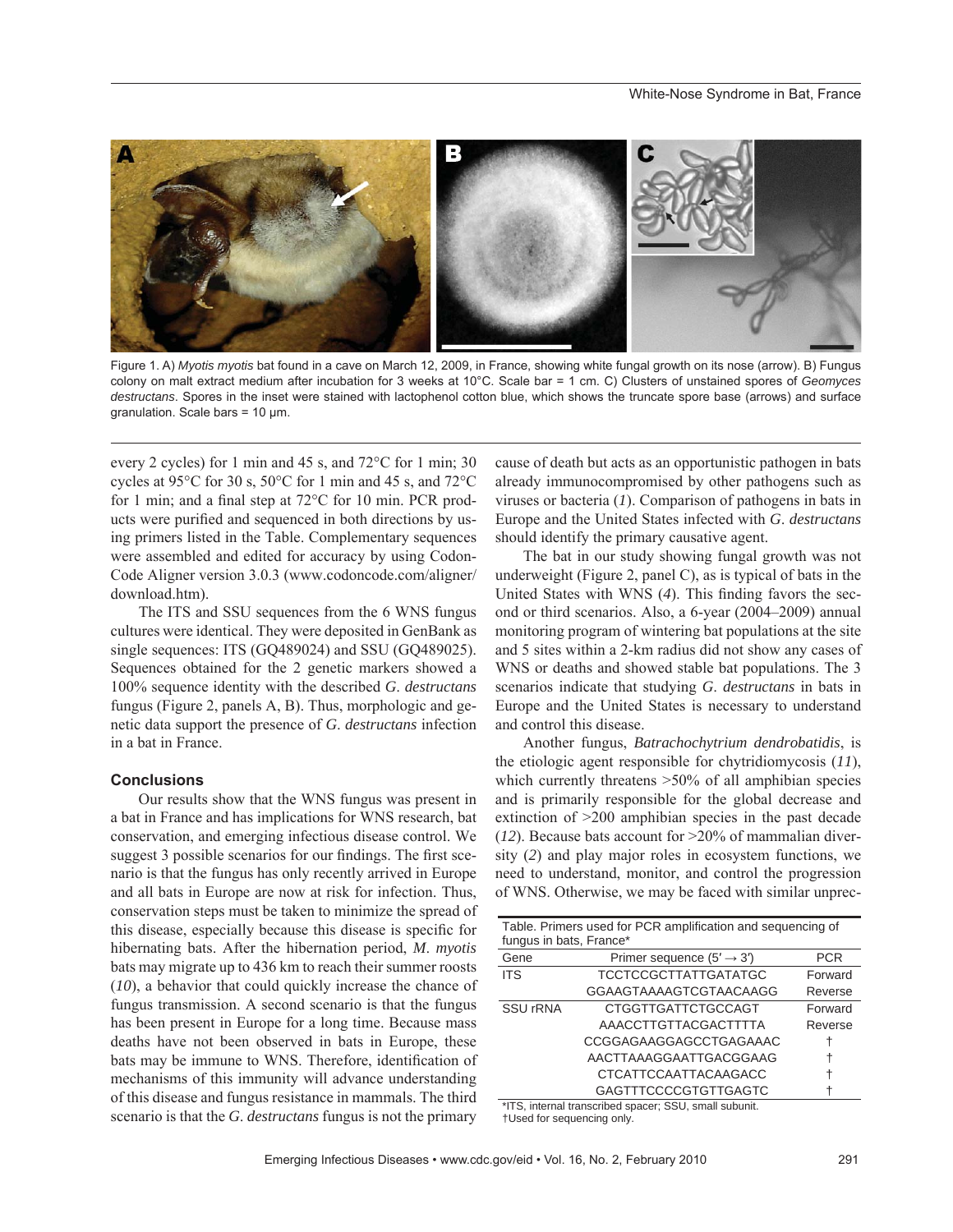#### **DISPATCHES**

edented and irreversible losses of mammalian biodiversity and entire ecosystems. Because bats control insect populations throughout the world (*13–15*), a large decrease in bat



Figure 2. Genetic distance between fungus A) internal transcribed spacer (ITS) (474 nt) and B) small subunit (SSU) rRNA (1,865 nt) gene sequences and other closely related fungus species present in GenBank. Results are based on pairwise sequence comparisons with gaps and missing data removed. Error bars in panels A and B indicate mean ± SD. C) Estimation of weight of *Myotis myotis* bats after hibernation as a function of the range of percentage of weight loss reported. Posthibernation of a bat's weight was estimated from prehibernation measured weights (n = 155 bats) minus winter fat loss. A strong positive relationship exists between body mass and fat mass during prehibernation (*8*). Fat reserves between 15% and 30% of body mass at the onset of hibernation have been reported to be necessary for *Myotis* species to survive winter (*9*). The posthibernation weight ( $W_{post}$ ) was thus estimated as  $W_{post}$  =  $W_{\text{pre}}$  – ( $W_{\text{pre}} \times W_{\text{loss}}$ /100), where  $W_{\text{pre}}$  is prehibernation weight and  $W_{\text{loss}}$  is percentage of body mass lost during hibernation. Mean  $\pm$ SD prehibernation weight of 155 bats captured in France during August–October 2009 (27.42  $\pm$  2.87 g) was used for the estimate. Black line represents the mean, gray area represents the mean ± SD, and red dashed line represents the 24-g weight of the bat caught in France with white-nose syndrome posthibernation. The bat was in good condition (24 g) because it weighed more than the expected average for a posthibernating bat despite having *Geomyces destructans* growth on its snout.

populations would result in insect proliferations that would damage agricultural crops and spread many insect-borne diseases.

#### **Acknowledgments**

We thank Arnaud Le Houédec, Etienne Ouvrard, Les Naturalistes Vendéens/LPO-85, Christophe Hervé, Nicolas Galand, and Nicolas Harter for providing morphometric data.

This study was supported by a grant from The President of Ireland Young Researcher Award Science Foundation Ireland to E.C.T.

Dr Puechmaille is a postdoctoral fellow at the School of Biology and Environmental Science at University College Dublin. His research interests focus on evolution, speciation, ecology, and conservation with an emphasis on bats.

#### **References**

- 1. Turner GG, Reeder DM. Update of white nose syndrome in bats, September 2009. Bat Research News. 2009;50:47–53.
- 2. Simmons NB. Order Chiroptera. In: Wilson DE, Reeder DM, editors. Mammal species of the world: a taxonomic and geographic reference, 3rd ed. Baltimore: Johns Hopkins University Press; 2005. p. 312–529.
- 3. Consensus statement. Austin (TX): Second WNS Emergency Science Strategy Meeting; 2009 May 27–28 [cited 2009 Nov 30]. http:// www.batcon.org/pdfs/whitenose/ConsensusStatement2009.pdf
- 4. Meteyer CU, Buckles EL, Blehert DS, Hicks AC, Green DE, Shearn-Bochsler V, et al. Histopathologic criteria to confirm white-nose syndrome in bats. J Vet Diagn Invest. 2009;21:411–4.
- 5. Blehert DS, Hicks AC, Behr M, Meteyer CU, Berlowski-Zier BM, Buckles EL, et al. Bat white-nose syndrome: an emerging fungal pathogen? Science. 2009;323:227. DOI: 10.1126/science.1163874
- 6. Gargas A, Trest MT, Christiensen M, Volk TJ, Blehert DS. *Geomyces destructans* sp. nov. associated with bat white-nose syndrome. Mycotaxon. 2009;108:147–54.
- 7. Gianni C, Caretta G, Romano C. Skin infection due to *Geomyces pannorum* var. *pannorum.* Mycoses. 2003;46:430–2. DOI: 10.1046/ j.1439-0507.2003.00897.x
- 8. Kunz TH, Weazen JA, Burnett CD. Changes in body mass and fat reserves in pre-hibernating little brown bats (*Myotis lucifugus*). Ecoscience. 1998;5:8–17.
- 9. Johnson SA, Brack VJ, Rolley RE. Overwinter weight loss of Indiana bats (*Myotis sodalis*) from hibernacula subject to human visitation. American Midland Naturalist. 1998;139:255–61. DOI: 10.1674/0003-0031(1998)139[0255:OWLOIB]2.0.CO;2
- 10. Dietz C, Von Helversen O, Dietmar N. Bats of Britain, Europe and northwest Africa. London: A and C Black Publishers Ltd.; 2009.
- 11. Voyles J, Young S, Berger L, Campbell C, Voyles WF, Dinudom A, et al. Pathogenesis of chytridiomycosis, a cause of catastrophic amphibian declines. Science. 2009;326:582–5. DOI: 10.1126/ science.1176765
- 12. Fisher MC, Garner TW, Walker SF. Global emergence of *Batrachochytrium dendrobatidis* and amphibian chytridiomycosis in space, time, and host. Annu Rev Microbiol. 2009;63:291–310. DOI: 10.1146/annurev.micro.091208.073435
- 13. Williams-Guillen K, Perfecto I, Vandermeer J. Bats limit insects in a neotropical agroforestry system. Science. 2008;320:70. DOI: 10.1126/science.1152944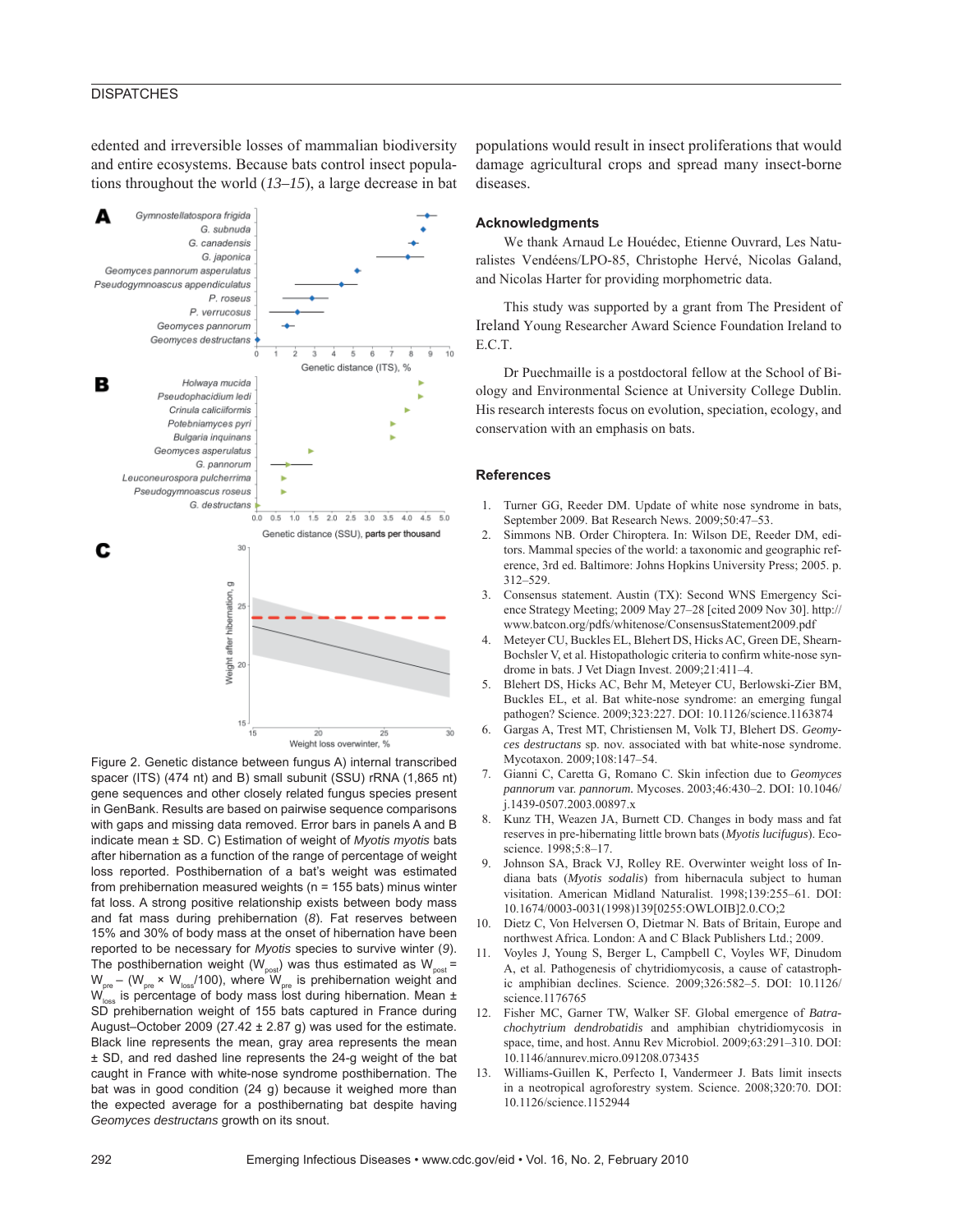- 14. Federico P, Hallam TG, McCracken GF, Purucker ST, Grant WE, Correa-Sandoval AN, et al. Brazilian free-tailed bats as insect pest regulators in transgenic and conventional cotton crops. Ecol Appl. 2008;18:826–37. DOI: 10.1890/07-0556.1
- 15. Kalka MB, Smith AR, Kalko EK. Bats limit arthropods and herbivory in a tropical forest. Science. 2008;320:71. DOI: 10.1126/ science.1153352

Address for correspondence: Emma C. Teeling, School of Biology and Environmental Science, University College Dublin, Belfield, Dublin 4, Ireland; email: emma.teeling@ucd.ie



Emerging Infectious Diseases • www.cdc.gov/eid • Vol. 16, No. 2, February 2010 293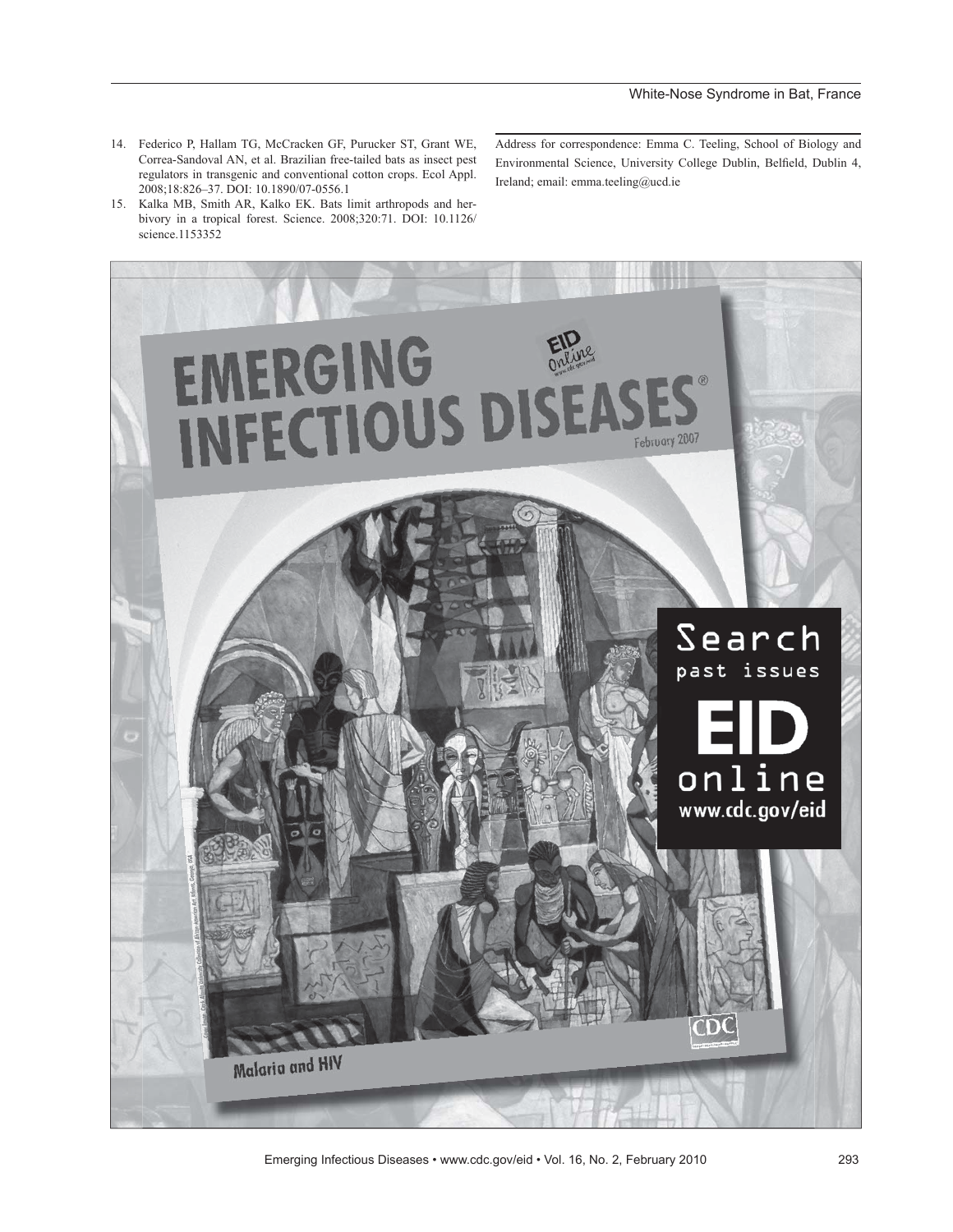# White-Nose Syndrome Fungus (*Geomyces destructans*) in Bat, France

## **Technical Appendix**

Colonies of the fungus on malt extract agar were initially white but with spore production and age, quickly darkened from the center to a dull gray, often with a faint green hue. Colonies were compact and domed, reaching diameters of  $\approx$ 16 mm in 24 days at 10°C. Hyphae were 2–3 μm in diameter and septate. Older colonies had a strong moldy smell, and brown droplets were exuded on their surfaces. The under surface of colonies also darkened centrally with age, from brown to dark brown. Spore production was prolific from an early stage of growth, giving the colonies a powdery texture; clumps of white mycelia were also occasionally present on colonies.

Spores were typically produced from the tip of groups of short branches, sometimes in loose verticils, at the apices of conidiophores. Spores also developed from side branches and directly from the conidiophore surface. The spores were produced either in small clusters, in short chains of 2–3 spores, or singly. They were hyaline, irregularly curved, broadly crescentshaped (typically 6–8 μm long and 3–4 μm wide) narrowed at each end, one of which was broadly truncate, often with an annular frill. In side view, many spores appeared obovoid; intercalary spores were barrel-shaped. Spore walls were relatively thick and an outer surface granulation was evident on some.

Microscopic examination of the original swab sample had shown numerous spores having the above-mentioned features. The psychrophilic nature of the fungus and its morphologic features, lead us to conclude that this fungus is *Geomyces destructans*, which was recently isolated from bats in the northeastern United States that had white-nose syndrome.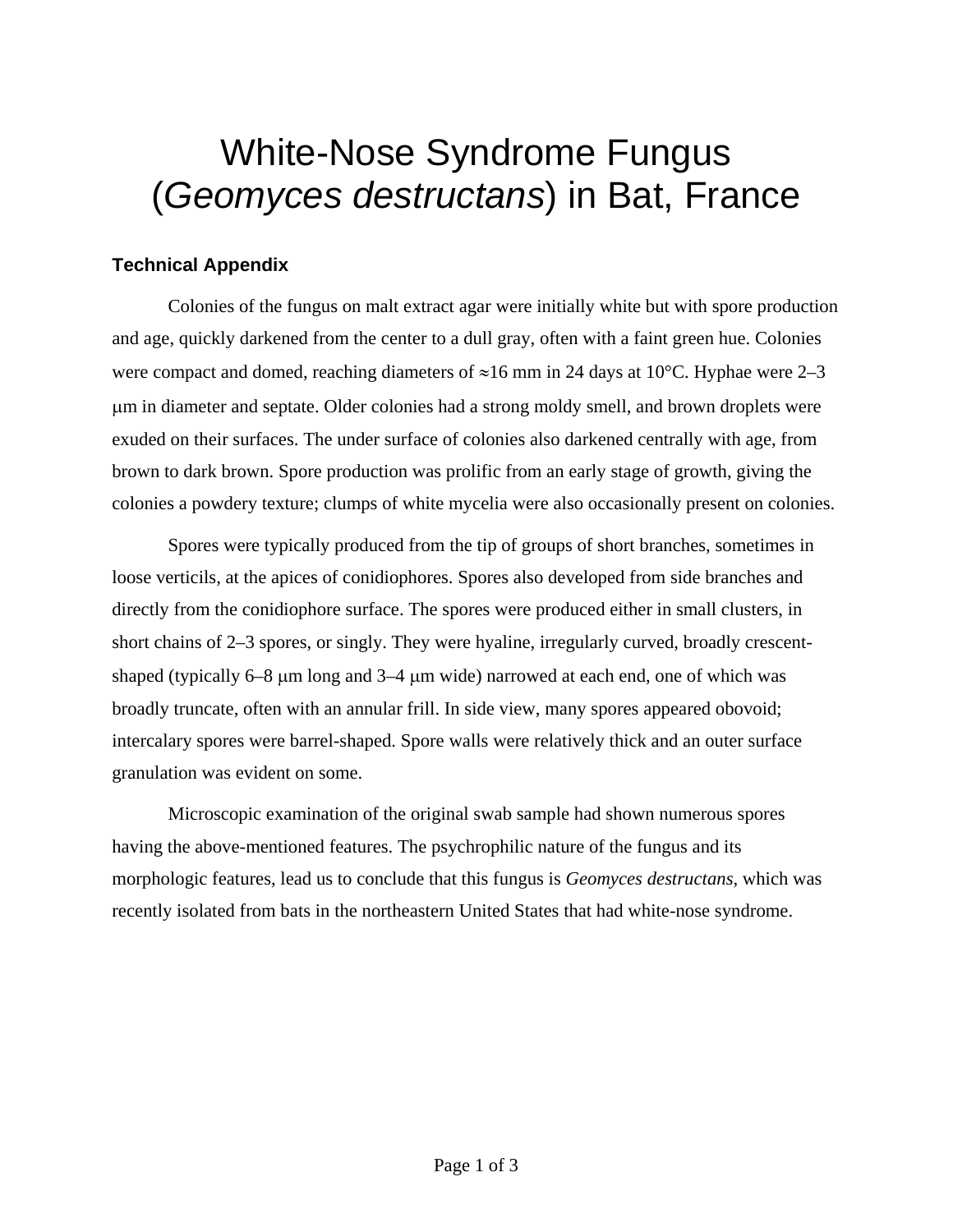

Figure. Phylogenetic relationship between *Geomyces destructans* and other fungus species. A) Bayesian tree for internal transcribed spacer (ITS) alignment (474 nt, Hasegawa, Kishino, and Yano + Γ model). B) Bayesian tree for small subunit (SSU) rRNA alignment (1,865 nt, general time reversible + Γ + invariant sites model). Dendrograms were constructed by using Bayesian analyses with BEAST software [\(http://beast.bio.ed.ac.uk/Main\\_Page\)](http://beast.bio.ed.ac.uk/Main_Page). Most appropriate substitution models were selected according to ModelTest version 3.7 [\(http://darwin.uvigo.es/software/modeltest.html](http://darwin.uvigo.es/software/modeltest.html)). A strict molecular clock model was applied. No outgroup was specified and the constant population size coalescent was used as a tree prior. The program was run for 10,000,000 generations and sampled every 500. The first 1,000,000 generations were discarded as burn-in. Effective sample sizes for the estimated parameters and posterior